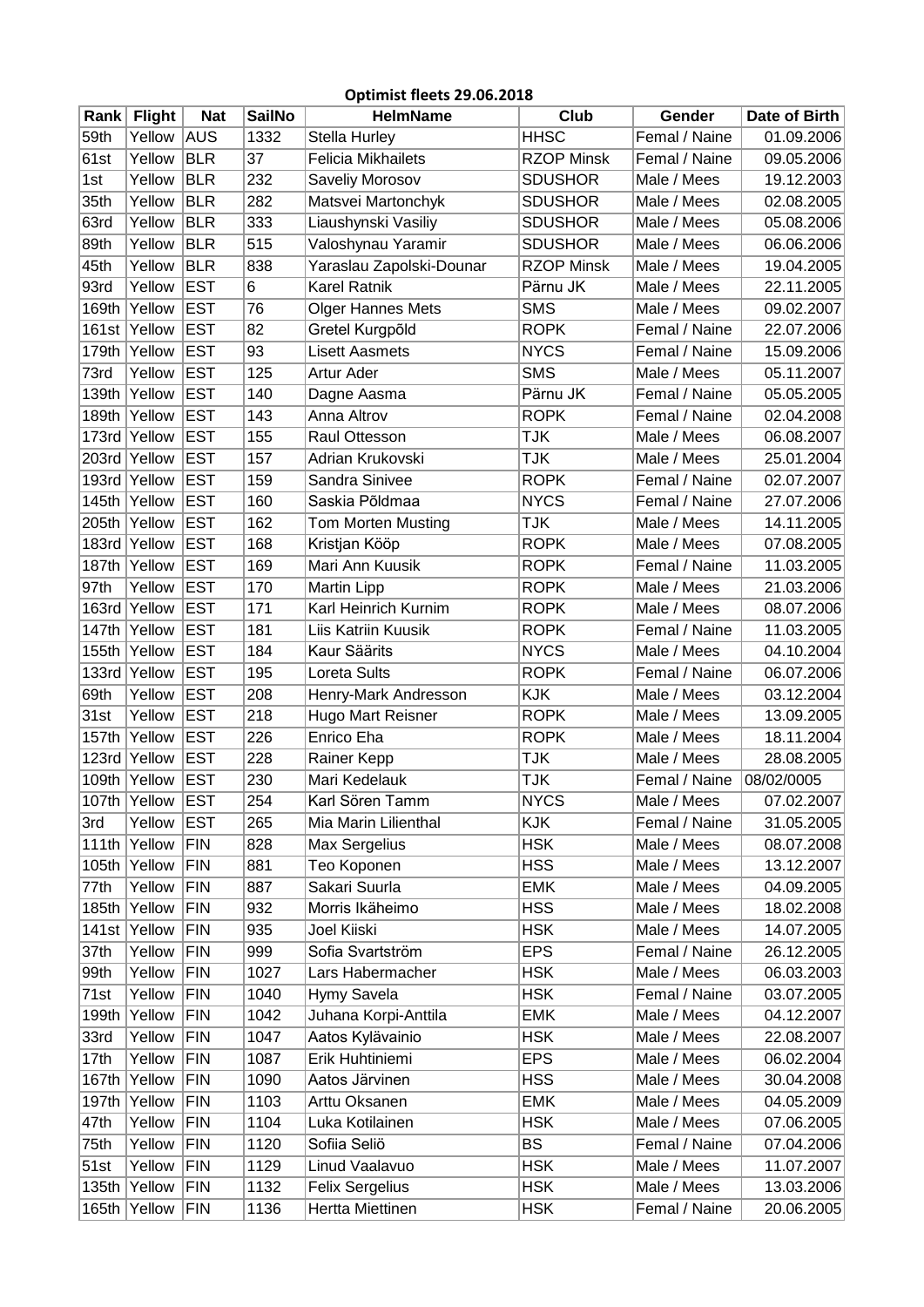| 67th  | Yellow       | FIN          | 1158        | Oskar Kovalainen         | BS                            | Male / Mees   | 30.09.2007 |
|-------|--------------|--------------|-------------|--------------------------|-------------------------------|---------------|------------|
| 11th  | Yellow       | <b>LAT</b>   | 55          | <b>Rihards Plavins</b>   | <b>RYC</b>                    | Male / Mees   | 31.03.2007 |
|       | 113th Yellow | LAT          | 65          | Alise Riekstina          | Jurmala                       | Femal / Naine | 21.06.2003 |
| 49th  | Yellow       | LAT          | 107         | <b>Viesturs Simsons</b>  | <b>RJK</b>                    | Male / Mees   | 16.06.2006 |
| 81st  | Yellow       | <b>LAT</b>   | 138         | Karliina Vaivode         | SA/Klubs360                   | Femal / Naine | 17.09.2006 |
|       | 181st Yellow | LAT          | 142         | Tina Fišere-Blumberga    | <b>YC Engure</b>              | Femal / Naine | 09.04.2007 |
| 91st  | Yellow       | LTU          | 51          | Kristupas Alseika        | <b>NSM</b>                    | Male / Mees   | 11.06.2006 |
|       | 177th Yellow | LTU          | 110         | Bartas Kupliauskas       | Všl "Žemys"                   | Male / Mees   | 08.02.2010 |
|       | 131st Yellow | LTU          | 133         | <b>Benas Bestauskas</b>  | Všl "Žemys"                   | Male / Mees   | 17.08.2009 |
|       | 191st Yellow | LTU          | 184         | Karolis Rimgaila         | Všl "Žemys"                   | Male / Mees   | 20.10.2009 |
|       | 201st Yellow | LTU          | 186         | <b>Adomas Krucius</b>    | Všl "Žemys"                   | Male / Mees   | 08.02.2008 |
|       | 143rd Yellow | LTU          | 401         | <b>Tadas Azukas</b>      | <b>Bangputys</b>              | Male / Mees   | 01.07.2009 |
|       | 151st Yellow | LTU          | 435         | Jonas Vimantas           | Bangputys                     | Male / Mees   | 28.01.2007 |
| 95th  | Yellow       | LTU          | 445         | <b>Tomas Blinstrubas</b> | <b>NSM</b>                    | Male / Mees   | 03.11.2006 |
|       | 127th Yellow | LTU          | 451         | Asta Aperaviciute        | <b>Bangputys</b>              | Male / Mees   | 26.05.2007 |
|       | 101st Yellow | LTU          | 456         | <b>Matas Kniubas</b>     | <b>Bangputys</b>              | Male / Mees   | 01.01.2006 |
|       | 159th Yellow | LTU          | 588         | Simonas Poviliunas       | <b>Bangputys</b>              | Male / Mees   | 06.04.2006 |
|       | 149th Yellow | LTU          | 1378        | <b>Jokubas Pekis</b>     | <b>Bangputys</b>              | Male / Mees   | 26.04.2008 |
|       | 121st Yellow | LTU          | 2055        | <b>Vilius Pocius</b>     | <b>SC Vejo</b>                | Male / Mees   | 16.06.2007 |
| 29th  | Yellow       | $\mathsf{R}$ | 111         | Nikita Ivanov            | Krestovsky Ost. Male / Mees   |               | 18.02.2003 |
| 87th  | Yellow       | <b>RUS</b>   | 4           | Aleksander Oginian       | RAUTU                         | Male / Mees   | 31.07.2007 |
| 23rd  | Yellow       | <b>RUS</b>   | 9           | <b>Gleb Glotov</b>       | Krestovsky Ost. Male / Mees   |               | 22.08.2006 |
| 27th  | Yellow       | <b>RUS</b>   | 14          | Mariia Krylova           | RAUTU                         | Femal / Naine | 05.07.2005 |
| 195th | Yellow       | <b>RUS</b>   | 24          | Vasilii Danilenko        | RAUTU                         | Male / Mees   | 13.07.2008 |
|       | 153rd Yellow | <b>RUS</b>   | 26          | Alexey Svyatogorov       | Krestovsky Ost. Male / Mees   |               | 26.10.2007 |
| 13th  | Yellow       | <b>RUS</b>   | 27          | Arkadii Karmanov         | ST Pet.SA                     | Male / Mees   | 18.12.2003 |
| 39th  | Yellow       | <b>RUS</b>   | 43          | Demian Baranov           | RAUTU                         | Male / Mees   | 30.01.2007 |
| 15th  | Yellow       | <b>RUS</b>   | 52          | Aleksandr Laptev         | RAUTU                         | Male / Mees   | 10.05.2006 |
|       | 103rd Yellow | <b>RUS</b>   | 68          | Mixail Latyshevsky       | Krestovsky Ost. Male / Mees   |               | 28.06.2007 |
| 83rd  | Yellow       | <b>RUS</b>   | 75          | Anna Neganova            | ST Pet.SA                     | Femal / Naine | 22.06.2005 |
| 117th | Yellow       | <b>RUS</b>   | 88          | Andrey Astapov           | Krestovsky Ost. Male / Mees   |               | 07.06.2005 |
| 129th | Yellow       | <b>RUS</b>   | 96          | Taisiia Kuzmina          | ST Pet.SA                     | Femal / Naine | 21.10.2005 |
| 5th   | Yellow RUS   |              | 99          | Daniil Perchik           | RAUTU                         | Male / Mees   | 06.05.2004 |
| 79th  | Yellow       | <b>RUS</b>   | 117         | Marat Nikanov            | ST Pet.SA                     | Male / Mees   | 12.04.2007 |
|       | 125th Yellow | <b>RUS</b>   | 171         | Andrei Baksheev          | RAUTU                         | Male / Mees   | 29.06.2009 |
| 19th  | Yellow       | <b>RUS</b>   | 204         | <b>Artem Gunker</b>      | Krestovsky Ost. Male / Mees   |               | 03.07.2006 |
| 41st  | Yellow       | <b>RUS</b>   | 205         | Sofia Pusheva            | Krestovsky Ost. Femal / Naine |               | 01.04.2006 |
| 25th  | Yellow       | <b>RUS</b>   | 211         | Dima Eremin              | Krestovsky Ost. Male / Mees   |               | 13.03.2008 |
| 9th   | Yellow       | <b>RUS</b>   | 254         | Nikita Chernykh          | ST Pet.SA                     | Male / Mees   | 21.02.2007 |
| 53rd  | Yellow       | <b>RUS</b>   | 258         | Arsenii Mikhailov        | RAUTU                         | Male / Mees   | 17.04.2007 |
| 57th  | Yellow       | <b>RUS</b>   | 414         | Alisa Ivanovskaya        | RAUTU                         | Femal / Naine | 04.04.2005 |
|       | 115th Yellow | <b>RUS</b>   | 555         | Andrei Shunenkov         | ST Pet.SA                     | Male / Mees   | 03.11.2007 |
| 65th  | Yellow       | <b>RUS</b>   | 1251        | Andrei Sotnikov          | RAUTU                         | Male / Mees   | 14.12.2005 |
| 85th  | Yellow       | <b>RUS</b>   | 1577        | Elizaveta Zvereva        | <b>SC Kenigsberg</b>          | Femal / Naine | 25.04.2003 |
|       | 175th Yellow | <b>RUS</b>   | 1654        | Stepan Kuzmin            | <b>SC Kenigsberg</b>          | Male / Mees   | 12.11.2007 |
|       | 119th Yellow | <b>RUS</b>   | 2081        | Dimitrii Orlov           | RAUTU                         | Male / Mees   | 09.09.2007 |
| 43rd  | Yellow       | <b>RUS</b>   | 4141        | Stepan Zapoev            | RAUTU                         | Male / Mees   | 10.04.2004 |
| 55th  |              | <b>TUR</b>   | $\mathbf 1$ | Tuna Iscen               |                               | Male / Mees   |            |
|       | Yellow       |              |             |                          | <b>Istanbul SC</b>            |               | 03.02.2007 |
|       | 137th Yellow | <b>TUR</b>   | 25          | Ceyda Aksoy              | Fenerbahce DS Femal / Naine   |               | 12.06.2006 |
| 21st  | Yellow       | <b>TUR</b>   | 3035        | Alper Boru               | Fenerbahce DS Male / Mees     |               | 06.12.2006 |
| 7th   | Yellow       | <b>TUR</b>   | 3042        | Kerem Sungun             | Fenerbahce DS Male / Mees     |               | 13.08.2007 |
|       | 171st Yellow | <b>TUR</b>   | 3043        | Derin Selanik            | Fenerbahce DS Male / Mees     |               | 01.11.2006 |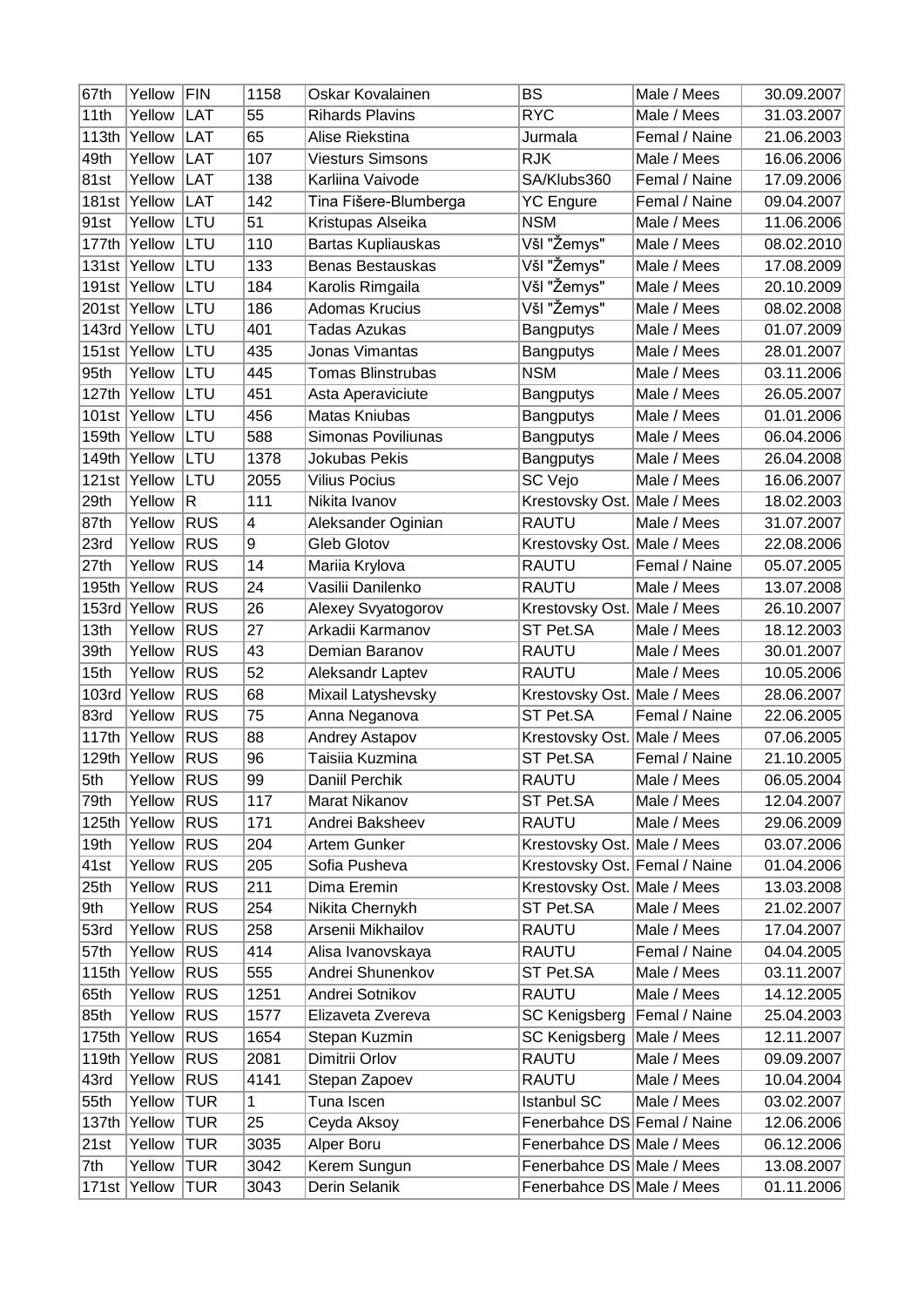|                  | Rank Flight | <b>Nat</b> | <b>SailNo</b> | <b>HelmName</b>         | Club              | Gender        | Date of Birth |
|------------------|-------------|------------|---------------|-------------------------|-------------------|---------------|---------------|
| 30th             | <b>Blue</b> | <b>BLR</b> | 73            | Ignatiy Mikhailets      | <b>RZOP Minsk</b> | Male / Mees   | 27.03.2004    |
| 40th             | <b>Blue</b> | <b>BLR</b> | 200           | Leanid Sharubin         | <b>RZOP Minsk</b> | Male / Mees   | 21.10.2004    |
| 110th            | Blue        | <b>BLR</b> | 323           | Valeria Gulidova        | <b>SDUSHOR</b>    | Femal / Naine | 28.08.2006    |
| 42nd             | Blue        | <b>BLR</b> | 505           | Denis Sukhov            | <b>SDUSHOR</b>    | Male / Mees   | 04.07.2007    |
| 46th             | <b>Blue</b> | <b>BLR</b> | 1202          | Uladzislau Ushakou      | <b>RZOP Minsk</b> | Male / Mees   | 16.02.2005    |
| 188th Blue       |             | <b>EST</b> | 61            | Hanna Viktoria Vaino    | <b>ROPK</b>       | Femal / Naine | 28.01.2006    |
| 118th Blue       |             | <b>EST</b> | 111           | Leivo Luha              | Toila SK          | Male / Mees   | 23.11.2004    |
| 38th             | <b>Blue</b> | <b>EST</b> | 130           | Andrias Sepp            | Pärnu JK          | Male / Mees   | 15.12.2006    |
| 78th             | <b>Blue</b> | <b>EST</b> | 138           | Kardo Remi Kaar         | Pärnu JK          | Male / Mees   | 20.11.2004    |
| 192 <sub>n</sub> | <b>Blue</b> | <b>EST</b> | 144           | Joonas Ata Saks         | <b>ROPK</b>       | Male / Mees   | 17.03.2009    |
| 70th             | <b>Blue</b> | <b>EST</b> | 166           | Karl Robert Masing      | <b>HPSK</b>       | Male / Mees   | 02.02.2006    |
| 172n             | <b>Blue</b> | <b>EST</b> | 167           | Rasmus Rosenblad        | <b>ROPK</b>       | Male / Mees   | 04.04.2006    |
| 132n             | <b>Blue</b> | <b>EST</b> | 172           | Oliver lida             | <b>ROPK</b>       | Male / Mees   | 17.04.2006    |
| 112th Blue       |             | <b>EST</b> | 174           | <b>August Maaste</b>    | KJK               | Male / Mees   | 20.05.2004    |
| 204th Blue       |             | <b>EST</b> | 178           | Sonja Tõnisberg         | TJK               | Femal / Naine | 23.01.2006    |
| 82nd             | Blue        | <b>EST</b> | 182           | <b>Holger Noormets</b>  | <b>KJK</b>        | Male / Mees   | 17.01.2005    |
| 56th             | Blue        | <b>EST</b> | 183           | Karolina Dovgan         | <b>NYCS</b>       | Femal / Naine | 26.01.2006    |
| 200th Blue       |             | <b>EST</b> | 205           | Joosep Tristan Tiivel   | <b>ROPK</b>       | Male / Mees   | 18.02.2008    |
| 205th Blue       |             | <b>EST</b> | 211           | Margus Silluta          | KJK               | Male / Mees   | 09.08.2007    |
| 170th Blue       |             | <b>EST</b> | 217           | Henri Sootla            | <b>ROPK</b>       | Male / Mees   | 11.11.2006    |
| 194th Blue       |             | <b>EST</b> | 222           | Matilda Prikk           | <b>ROPK</b>       | Femal / Naine | 27.07.2006    |
| 146th Blue       |             | <b>EST</b> | 229           | Maria Aleksandra Vettik | <b>TJK</b>        | Femal / Naine | 25.06.2006    |
| 34th             | <b>Blue</b> | <b>EST</b> | 232           | <b>Tristan Saraskin</b> | KJK               | Male / Mees   | 29.05.2004    |
| 106th Blue       |             | <b>EST</b> | 236           | Rasmus Randmäe          | <b>ROPK</b>       | Male / Mees   | 22.11.2006    |
| 44th             | <b>Blue</b> | <b>EST</b> | 252           | Susanna Silluta         | KJK               | Femal / Naine | 30.10.2004    |
| 134th Blue       |             | <b>EST</b> | 253           | Jakob Tuubel            | <b>NYCS</b>       | Male / Mees   | 28.11.2005    |
| 202n             | Blue        | <b>EST</b> | 255           | Marti Sten Idarand      | TJK               | Male / Mees   | 25.09.2006    |
| 198th            | Blue        | <b>EST</b> | 270           | Karl Markus Kaal        | <b>ROPK</b>       | Male / Mees   | 12.12.2007    |
| 180th Blue       |             | <b>FIN</b> | 44            | Joonas Bollström        | TР                | Male / Mees   | 15.07.2007    |
| 104th Blue       |             | <b>FIN</b> | 380           | Saimi Huhdanmäki        | HSS               | Femal / Naine | 12.10.2007    |
| 26th             | <b>Blue</b> | <b>FIN</b> | 528           | Samuel Gaffney          | <b>EMK</b>        | Male / Mees   | 06.04.2004    |
| 92nd             | Blue        | <b>FIN</b> | 563           | Oskari Laurila          | <b>EPS</b>        | Male / Mees   | 30.03.2005    |
| 50th             | Blue        | FIN        | 601           | Heta Ruohonen           | <b>HSK</b>        | Femal / Naine | 03.12.2005    |
| 186th Blue       |             | <b>FIN</b> | 918           | Alex Tammi              | <b>HSS</b>        | Male / Mees   | 22.04.2007    |
| 162n             | Blue        | <b>FIN</b> | 945           | Frans Huhta Koivisto    | <b>EMK</b>        | Male / Mees   | 15.10.2005    |
| 8th              | <b>Blue</b> | <b>FIN</b> | 994           | Onni Kylävainio         | <b>HSK</b>        | Male / Mees   | 13.06.2005    |
| 156th Blue       |             | <b>FIN</b> | 1019          | Vivi Vainio-Mattila     | <b>HSS</b>        | Femal / Naine | 19.01.2007    |
| 20th             | <b>Blue</b> | <b>FIN</b> | 1043          | Helmi Vauhkonen         | <b>HSK</b>        | Femal / Naine | 11.09.2007    |
| 36th             | <b>Blue</b> | <b>FIN</b> | 1095          | Erika Forsman           | <b>MP</b>         | Femal / Naine | 24.02.2004    |
| 12th             | <b>Blue</b> | <b>FIN</b> | 1115          | Vanessa Voutilainen     | <b>BSS</b>        | Femal / Naine | 13.01.2005    |
| 100th            | Blue        | <b>FIN</b> | 1134          | Pulmu Oksanen           | <b>EMK</b>        | Femal / Naine | 31.05.2005    |
| 22nd             | <b>Blue</b> | <b>FIN</b> | 1139          | Melisa Shalagin         | <b>BSS</b>        | Femal / Naine | 05.11.2005    |
| 4th              | <b>Blue</b> | <b>FIN</b> | 1147          | Sebastian Feodoroff     | <b>BS/Savk</b>    | Male / Mees   | 02.11.2003    |
| 68th             | <b>Blue</b> | <b>FIN</b> | 1155          | Amelie Mannerberg       | <b>BS/NJK</b>     | Femal / Naine | 16.04.2007    |
| 2nd              | <b>Blue</b> | <b>FIN</b> | 1159          | <b>Tatu Uusitalo</b>    | <b>HSK</b>        | Male / Mees   | 11.08.2005    |
| 116th Blue       |             | LAT        | 60            | Gabriels Civjans        | Jurmala           | Male / Mees   | 05.07.2007    |
| 136th Blue       |             | LAT        | 69            | Jete Mezite             | Jurmala           | Femal / Naine | 20.01.2006    |
| 32nd             | <b>Blue</b> | LAT        | 100           | Jekabs Codars           | Jurmala           | Male / Mees   | 23.01.2007    |
| 158th Blue       |             | LAT        | 114           | Ulla Katrina Dubra      | <b>YC Engure</b>  | Femal / Naine | 30.01.2008    |
| 84th             | <b>Blue</b> | LAT        | 129           | Kristiäna Paula Simane  | <b>YC Engure</b>  | Femal / Naine | 11.01.2007    |
| 114th Blue       |             | LAT        | 141           | Sarona Caune            | Jurmala           | Femal / Naine | 29.05.2006    |